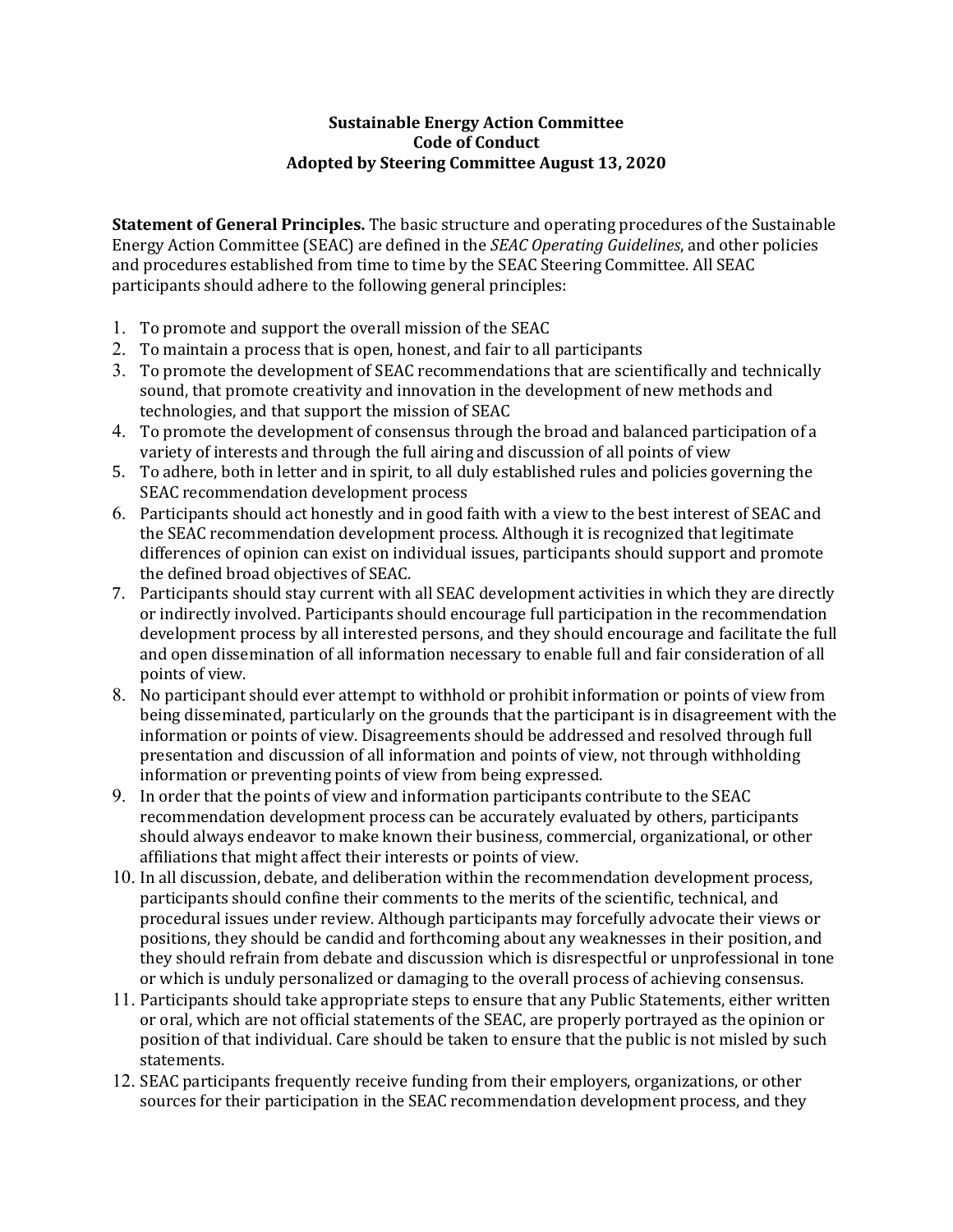have an affirmative and continuing obligation to declare those sources of funding to the SEAC. Apart from those declared sources of funding, SEAC participants should not solicit or accept gifts, hospitality, or transfers of economic benefit, other than incidental gifts or other benefits of nominal value, from persons, groups, or organizations having dealings with SEAC or under any circumstances in which the benefit would be or would appear to be bestowed or accepted for the purposes of influencing the members' activities within the SEAC recommendation development process.

- 13. SEAC participants should treat all persons having dealings with their committee with respect and fairness and should not offer or appear to offer preferential treatment to any person or group.
- 14. SEAC participants should refrain from disseminating false or misleading information or from withholding information necessary to a full, fair, and complete consideration of the issues before their committee.
- 15. The Steering Committee may remove Steering Committee or Assembly Members who do not follow these Guidelines.

## **Guidelines for Steering Committee and Work Group Chairs**

- 1. Chairs should act in an impartial manner in the performance of their duties as chair.
- 2. Chairs should disclose to all members of their committee all known or potential conflicts of interest or other circumstances that could influence their impartiality on a particular matter. A conflict of interest is defined as any situation in which the committee's decision could substantially and directly affect the chair's financial or business interest.
- 3. If a Chair discovers that a conflict of interest arises and is likely to involve a major activity of the committee or to continue over a considerable period of time, the chair must advise the SEAC Steering Committee Chair or the SEAC Administrator and seek direction as to whether the individual should continue in that role.
- 4. Chairs should identify participating task group members when presenting task group reports for review and action.
- 5. Chairs should refrain from asserting a position in Working Group discussions. If a chair wishes to assert a position in the technical discussion, that individual should step aside as chair for that portion of the discussion.
- 6. Chairs should endeavor to stimulate participation from all committee members.
- 7. The Steering Committee may remove chairs who do not follow these guidelines.

## **Guidelines for SEAC Administrators**

- 1. SEAC Administrators should encourage and facilitate full and effective participation by SEAC Participants, and should encourage and facilitate the full, fair, and accurate presentation of all relevant information and viewpoints.
- 2. SEAC Administrators should provide timely and accurate information concerning the scheduling of meetings, balloting, and other information necessary to the work of SEAC.